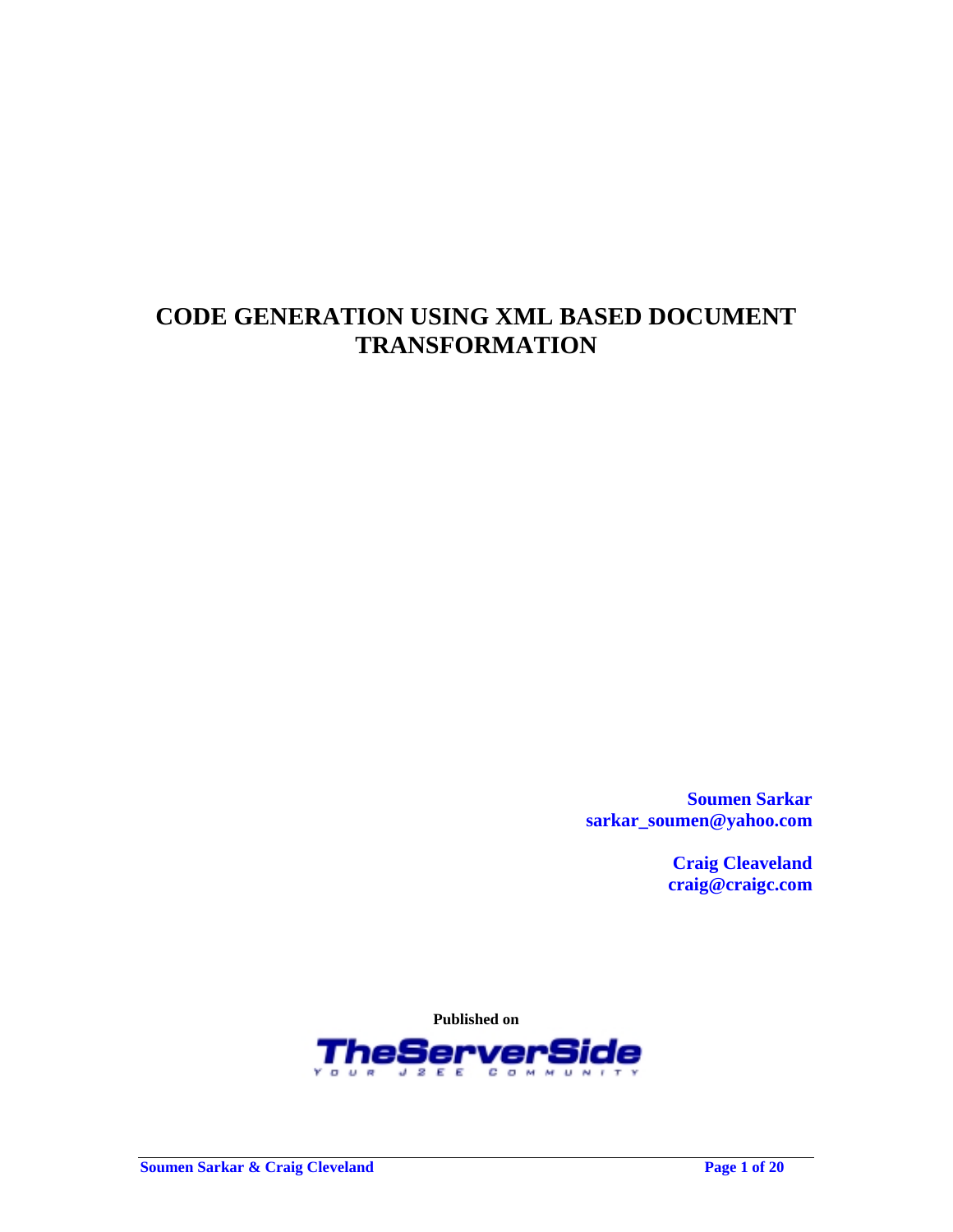### **Abstract**

Software projects can greatly benefit from custom document generators. The term 'document' in the context of a software project includes various software artifacts. A software project consists of various activities which lead to the production of documents in many forms. An example of such a document is a programming language file that is used to implement computational specifications. The document transformation approach, when applied to the particular area of code generation, incorporates a higher degree of automation into the software development life cycle. The benefits of this approach are model driven programming, automatic update propagation, and a higher degree of consistency enforced by a generative approach.

With recent interest in XML standards and availability of tools supporting these standards, it has become possible to generate multiple types of documents by applying XML document transformation technology. Using XML document transformation technology, it has become easier to develop custom code/document generators in application development projects.

An object based server side infrastructure was used in the 'sample' project referred to in this whitepaper. Object and relational model code generation coupled with object services provided by the EJB framework created a very powerful paradigm of server side infrastructure development. The project had a tremendous lead by being able to build further on this sophisticated server side infrastructure rather than spending time on building the infrastructure itself. The project was totally focused on building application logic and delivering functionality. Out of approximately 2300 java files in the project, 1900 files were generated using XML document transformation technology.

### **Introduction**

This paper is mostly about how code generation aids speedier application software development. However, this paper will also highlight the fact that source code generation processing is a particular application of the broad technology of XML based document transformation.

Document generation is an old concept in software engineering. In our day-to-day activities in software development, we use document generators in the form of programming language compilers, program generators, and html document generators to name a few. However, software projects also rely on the availability of professionally developed tools to achieve generation in some fixed areas. Professionally developed tools may not be free and may not be suited to the custom requirements of a software project. On the other hand, existing approaches to generation from custom language specifications are not easy to implement.

In the opinion of the authors, complexities in the current approach to code/document generation have impeded widespread acceptability of the generative approach in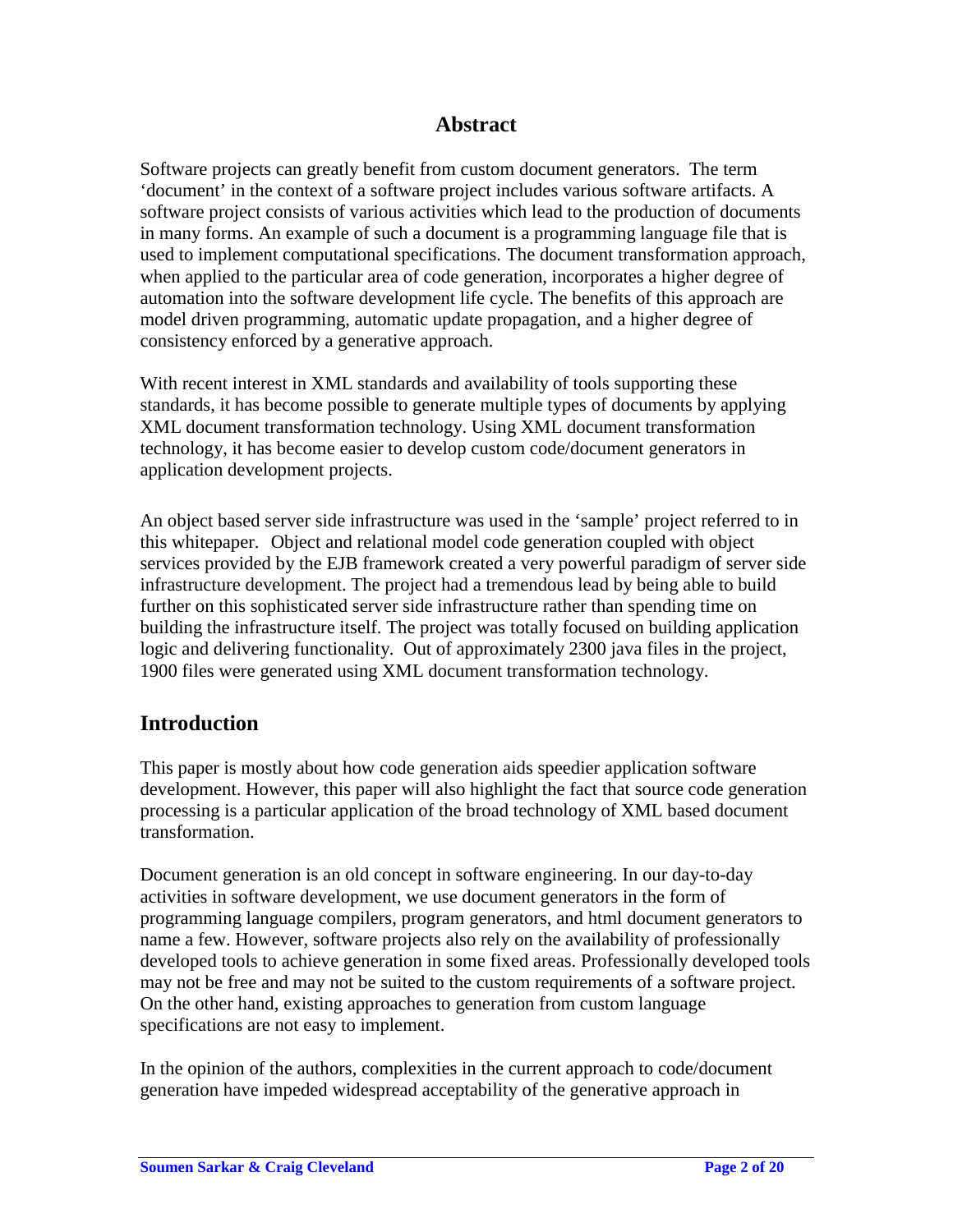application software development projects. This article will show how current XML based standards and freely available tools supporting these standards provide an easier way to develop custom code/document generators.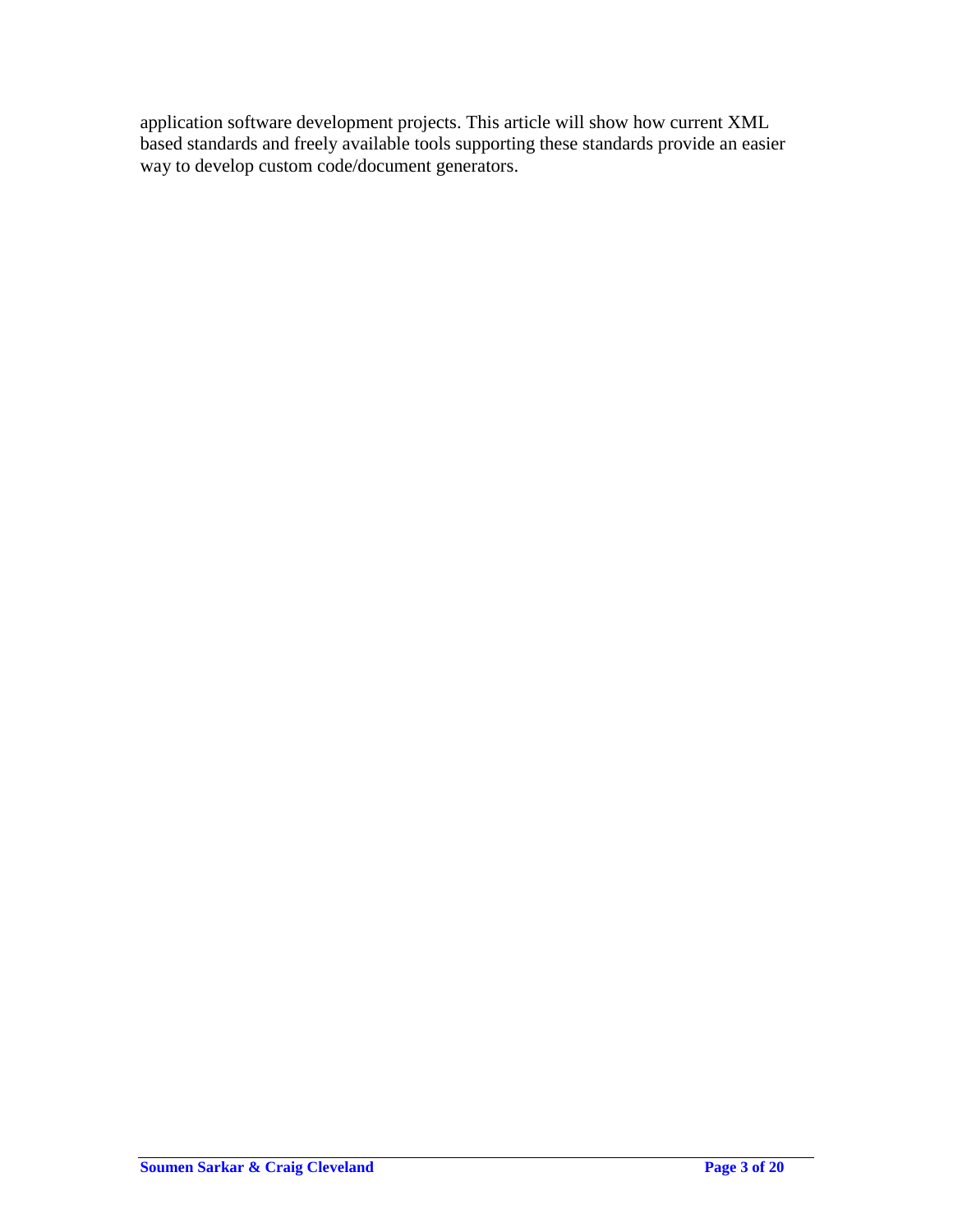A real world software project has greatly benefited by following the generative approach in application software development. The purpose of the project was to develop a network management system for a large network. The project used generation extensively in the areas of Enterprise Java Bean code, SNMP based network management code, Java helper utilities, and the SQL schema for relational databases. Though the project did not undertake, it was stillpossible to generate other kinds of documents such as SVG pictures or PDF documents out of XML data the project had.

This paper is organized into four sections, namely,

- Principles for document/code generation
- An outline of the XML approach
- Details of the XML approach
- The generative approach in application software development projects

While this paper will demonstrate that an XML based generation approach is easy enough for it to be considered in many projects, it is not a general approach. There are some limitations. The conclusion addresses this and puts the applicability of the current XML transformation approach into proper perspective.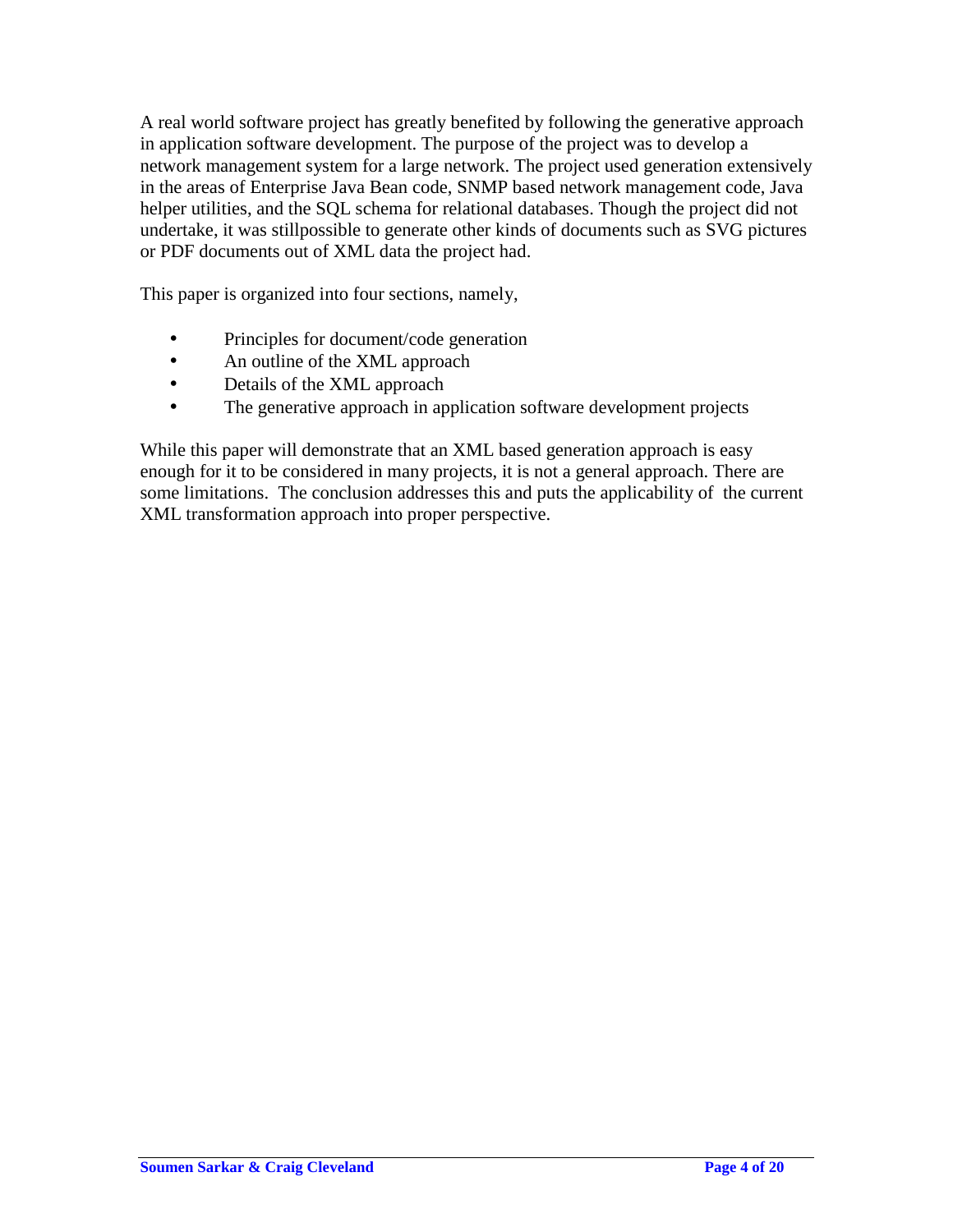Principles for document/code generation A code generator generally consists of a number of distinct processing phases as shown in the following figure.



**Figure 1: Document Generation Processing Phases** 

Input files contain specifications of some sort conforming to the syntax of the input language. Input files may be related to each other, for example, the **#include** directive in C or the **import** directive in the Java.

The parser, which could be hand written or generated by some tool, parses the input language documents token by token and constructs the input language syntax tree if the input language conforms to all syntax rules as specified by the grammar. In case of an error, it is the responsibility of the parser to indicate it at the precise location in the document. Two kinds of parsers exist, namely, the **tree constructing parser** and **the event driven parser.** Tree constructing parsers parse the input document in order to construct the tree, and hand it over for further processing. Event driven parsers notify the user as soon as desired grammatical constructs are recognized. In event driven parsing, the user needs to determine which parse events to listen to and which ones to ignore. The user constructs the data structures as parse events are being received. .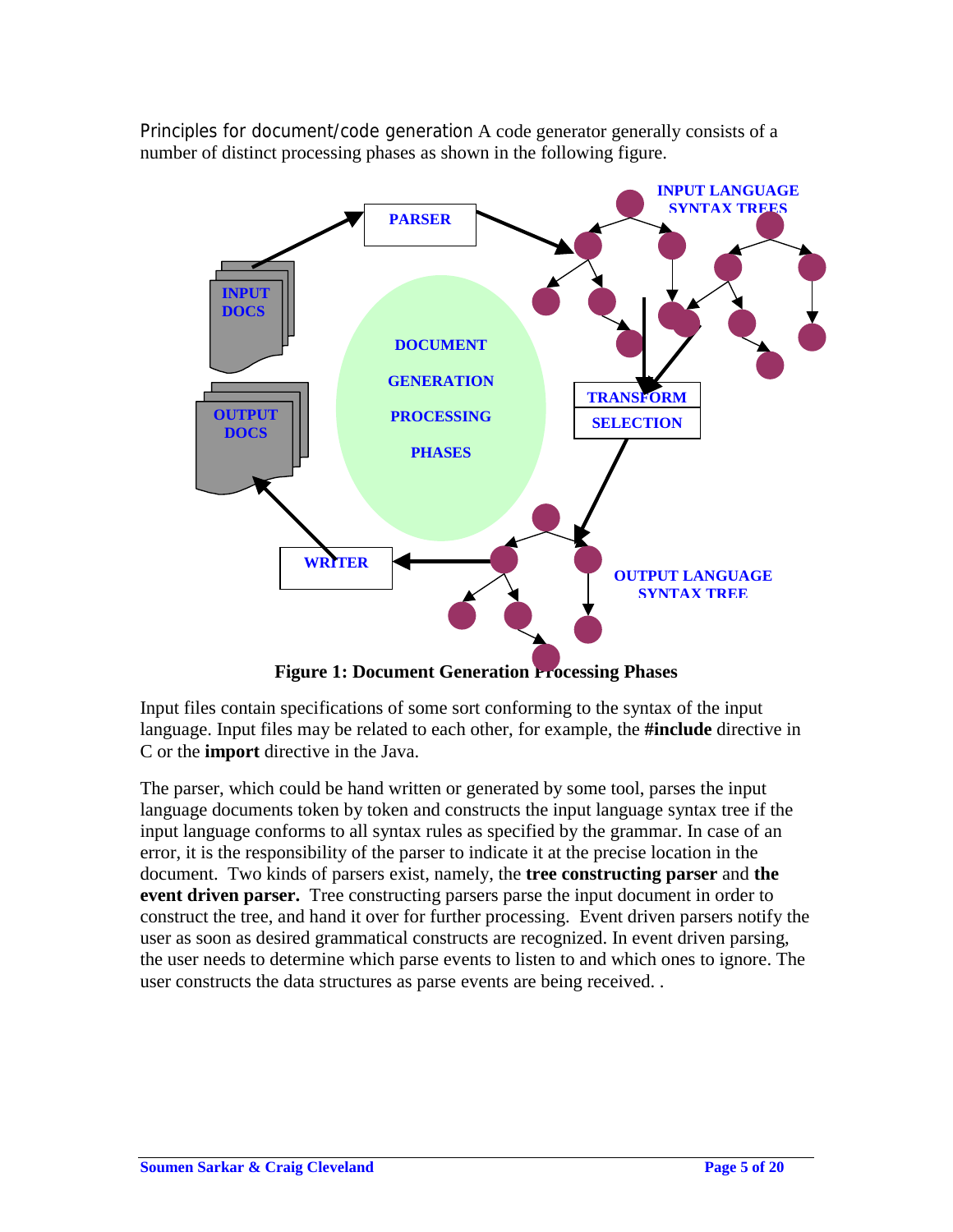The parse tree holds in-memory representation of the input language documents. Construction of the parse tree is absolutely essential since it captures the document in a data structure on which all further processing algorithms operate. Note that there can be more than one tree representing documents conforming to different languages. For example, Java byte code could be generated from multiple languages including Java, and there could theoretically be a processor accepting all these languages. This paper shows an example where application of multiple languages (in a very loose sense) is necessary.

Once the parse tree has been formed, two kinds of processing may occur, namely, **transformation** and **selection.** The goal of the transformation phase is to convert a given tree into another tree based on some goals. For example, optimization processing might transform the parse tree into a simpler tree by eliminating redundant information. The selection phase is more important in the sense that it drives the code generation based on the information found in the tree. For example, we evaluate an expression like  $(a+b)$  by selecting the  $+$  operator and then browsing the tree rooted at the  $+$  operator to understand that variable a and b should be added. In effect, selection means browsing through the tree and driving the code generation.

The **writer** operates on the output language syntax tree to produce the output language document and write it to the file system. The writer is the opposite of the parser in the sense that it produces the language document from the tree as per the output language grammar. Bear in mind that the output language document may be of the same or of a different language.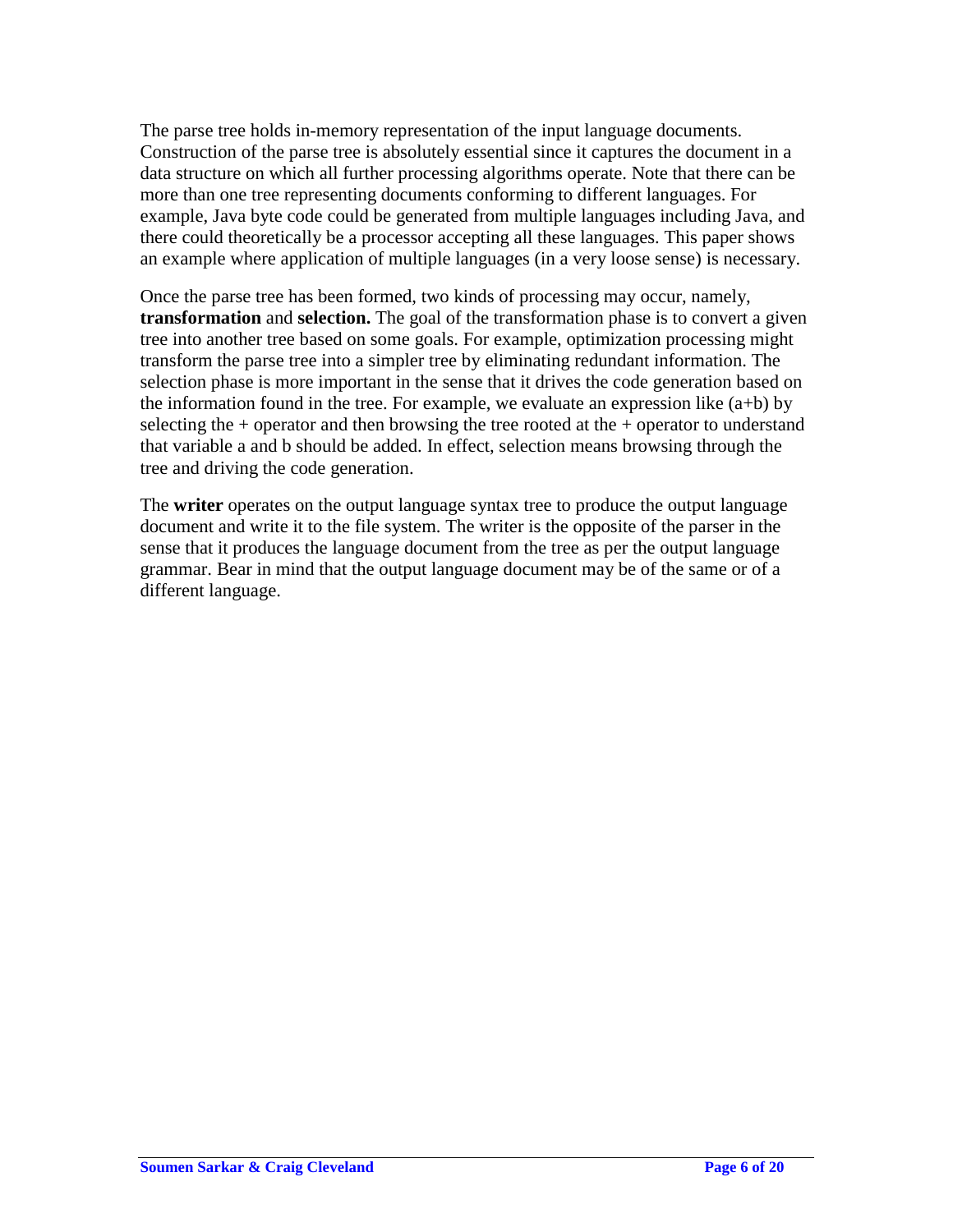## **An outline of the XML approach**

In the XML approach, the input language is always XML; however, there is no restriction on what the output can be. XML has a fixed grammar, which has enabled the development of excellent parsers.. XML, with its element, attribute, and namespace capability can cover the specification requirements of many domain languages. The best testament to this fact is the availability of so many domain specific languages that are based on XML. From this standpoint it could be argued that XML is a very good base language to define domain specific languages. For example, consider that Java does not have an enumeration type. A project using Java may use the following XML specification to generate Java utility classes having enumeration functionality:

```
<EnumDef name = 'DayOfWeek'> 
   <choices> 
     <choice name = 'SUNDAY' value = '0' /> 
     <choice name = 'MONDAY' value = '1' > 
     …… 
     <choice name = 'SATURDAY' value = '6' /> 
   </choices> 
</EnumDef>
```
The above specification is intuitive enough to convey the fact that DayOfWeek is an enumerated type with seven distinct values. This also shows that the process of defining a domain specific language in XML consists of defining the markup elements and element attributes. In the case where domain language elements clash with preexisting XML elements, the XML namespace facility should be used to distinguish domain language elements. The set of XML namespace, elements and tag attributes define the XML based domain language.

Once the input language document is defined in XML, XSLT scripts can be written to process documents conforming to the input language and generate output documents in various forms. As previously explained, a document could be a source code file or it could be an electronic document in various forms. XSLT is an XML based language standardized by W3C. Processors supporting the XSLT language standard are used to translate XML documents into other XML or text documents. There are a number of free XSLT processors available; this study used the SAXON XSLT processor developed by Michael Kay.

XSLT is used for document transformation; for example, it can be used in a multiple line publishing scenario including HTML for web clients, Wireless Markup Language (WML) for wireless clients, and Portable Document Format (PDF) for print documentation. The concern of one document content yet multiple presentation formats is neatly addressed by using XSLT transformation in the web based information architecture. However, in our opinion, the preceding use of XSLT has received the most attention in web document publishing scenarios and not for its utility of custom code/document generation in application software development projects. This paper emphasizes the fact that XSLT offers an easy approach to code generation.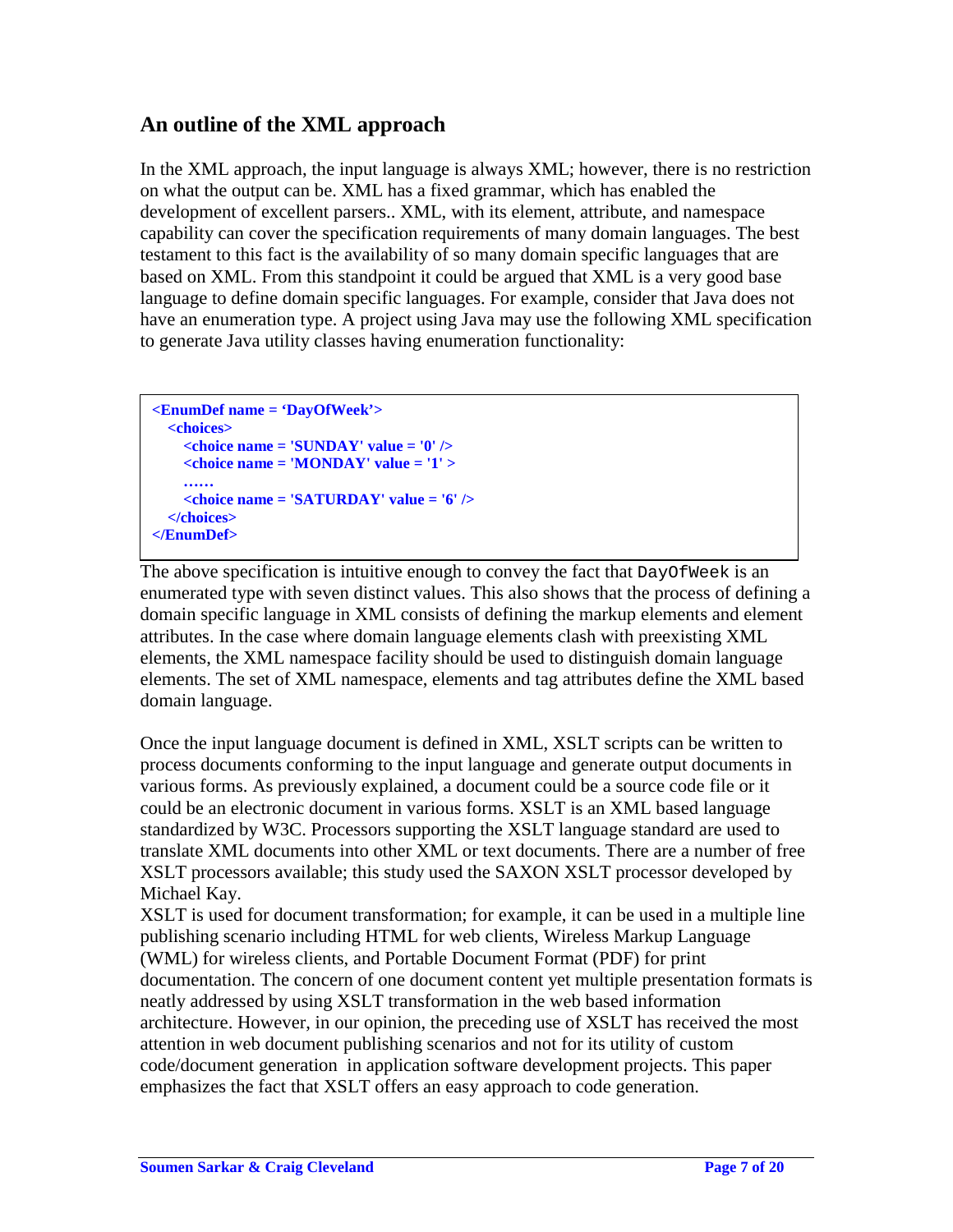Please note that this strategy of code generation is perfectly in accordance with the processing model in figure 1. Compared to the traditional approach of code generation using **lex** and **yacc**, this approach has many features aiding the faster development of code generators as shown below:

**Parser:** XML document parsing is implemented in the XSLT processor, whereas with a custom parser, one needs to implement the parser or understand how to use a program generator such as lex/yacc to generate the parsing framework.

**Tree:** The XSLT processor constructs the tree and provides access to the tree as per the XPATH specification. The user does not have to bother constructing the tree at all. With the custom parser, the user needs to populate the tree as the parsing progresses.

**Tree processing**: The XSLT processor provides access to the tree through the XPATH expression and provides many programmatic constructs and functions to perform tree processing. In other words, XSLT users write XSLT scripts to perform operations on the tree. On the other hand, this part needs to be programmatically implemented by code generator writers following other approaches. XSLT programming for code generation programming is at a high level, namely, at the level of tree abstraction. Note that with XSLT, eventhough the code generation programming is at the tree level abstraction, the programmer never needs to worry about tree data structure implementation details.

**Writer**: The XSLT processor implements this part too.

To write a code generator, the software developer only writes XSLT scripts using XSLT and XPATH facilities. Another important benefit of XSLT based code generation is the amount of flexibility that is allowed in the change of input document grammar.More specifically, additional elements and attributes can be introduced in the input language specification without affecting code generation scripts. Contrast this to a custom parser driven approach, where there will be major change propagation throughout the code generation system. These are complexities in the application software development of custom code generation not present in the use of XSLT.

Figure 2 shows the process of document generation using XSLT. Typically, XSLT processors produce one output file. An external utility could break the single output file into multiple files. For example, in the case of source code, the output file can delimit the beginning and the end of each file with markers not likely to occur as part of the source code. Furthermore, the location of each file could also be indicated as part of the generation. The external utility then processes the single output file to produce multiple files in multiple locations. Similarly, input to the XSLT processor should preferably be one XML file including other XML files. There are techniques to achieve **XML include** and W3C is working on a standardized **XML include** mechanism.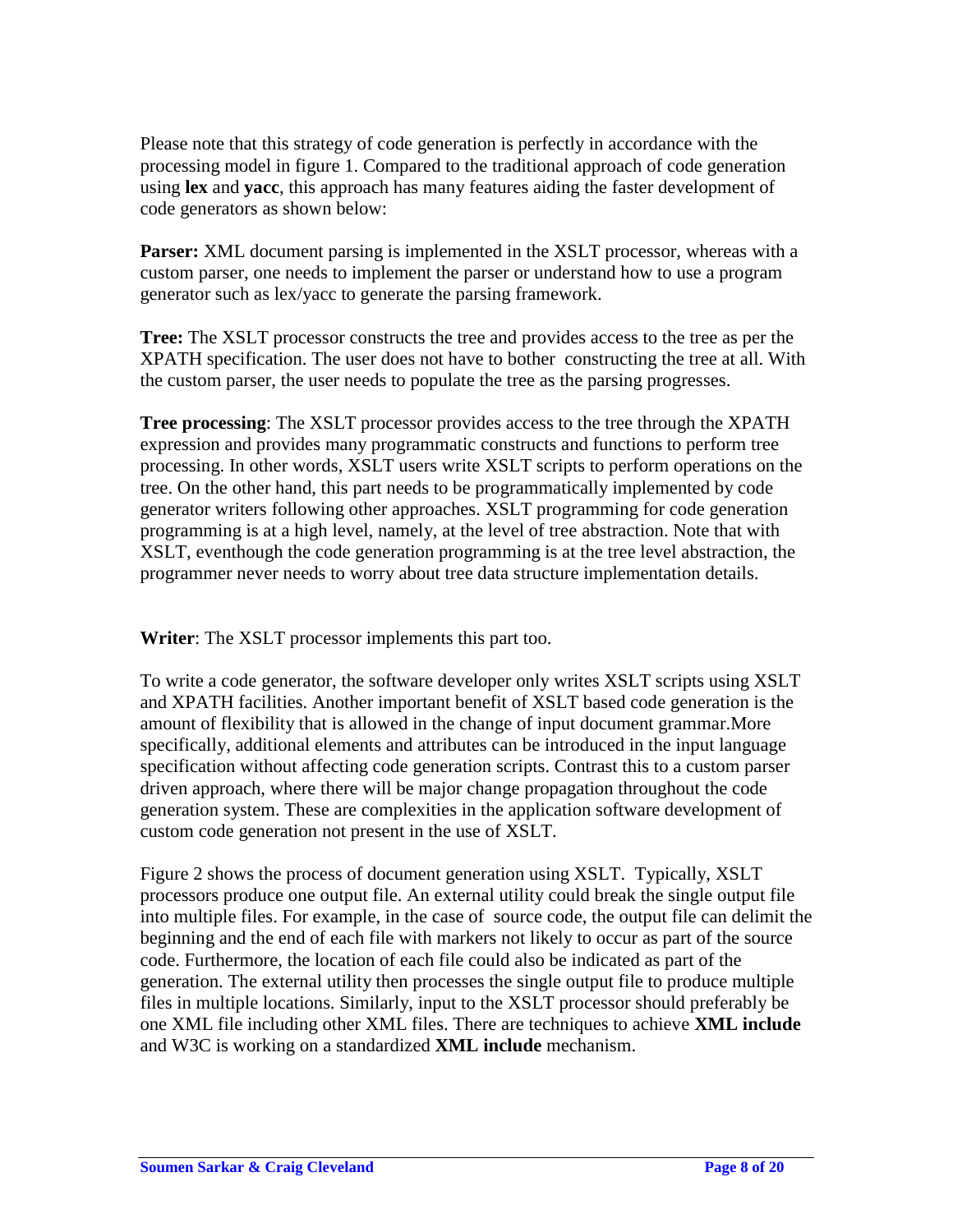

**Figure 2: XSLT based document generation process**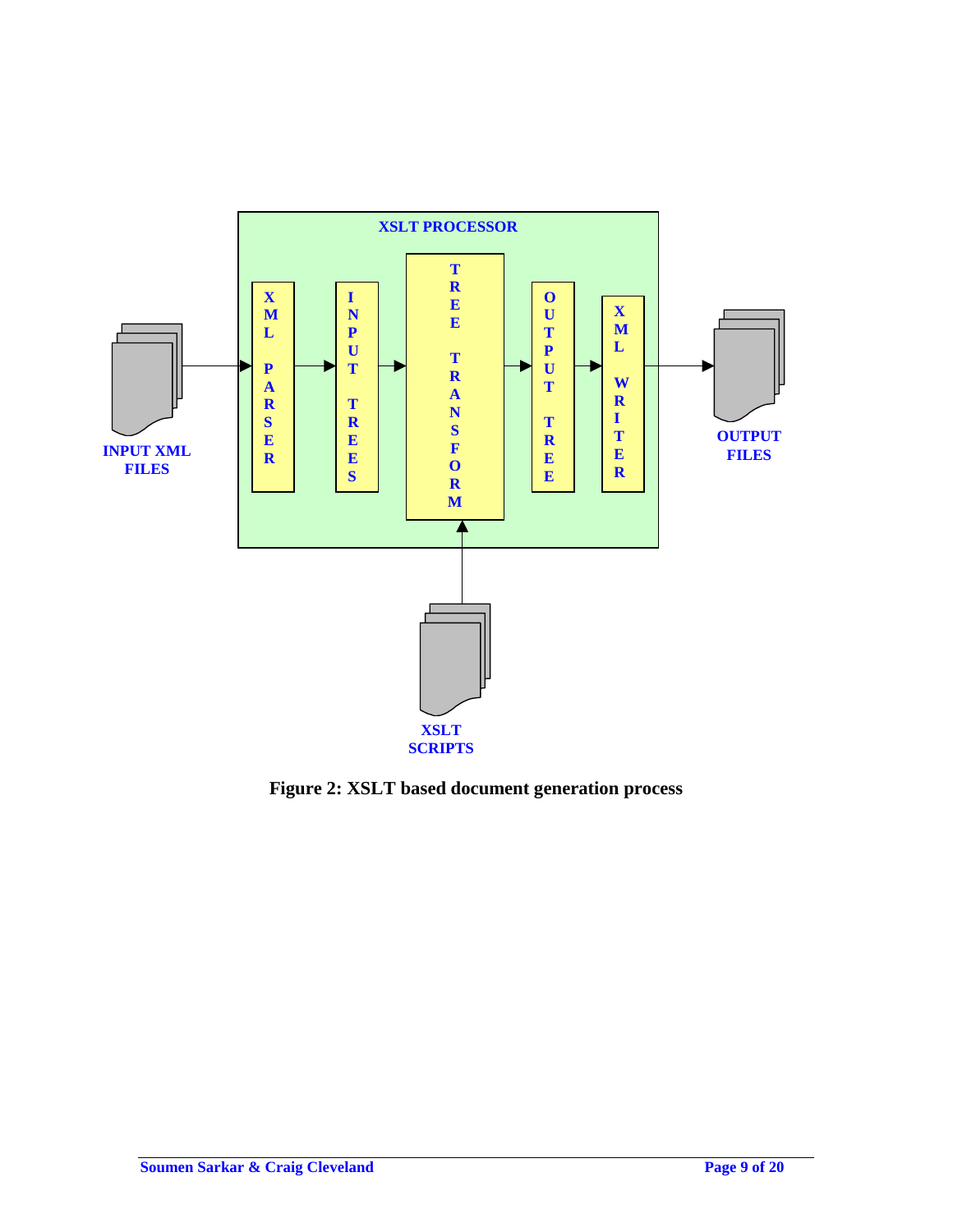## **Details of the XML approach**

The detail lies in the use of XSLT and XPATH to implement the desired transformation from the XML source document to the destination document. XPATH is a separate W3C standard that is intimately related to XSLT. XSLT defines a transformation language that operates on the tree representation of XML documents. XPATH defines the syntax of a language that is used within XSLT scripts to address parts of the XML document tree being transformed. XPATH is the 'tree addressing' language. An XSLT processor implements XSLT and XPATH specifications and, optionally, some extension functions to make the life of an XSLT script-writer easier. Accordingly, code or document generation using XML/XSLT requires the following abilities:

- **Ability 1**: The ability to define the application's specifications in XML. This involves the determination of XML elements, XML element attribute names, values, and the nesting structure.
- **Ability 2**: The ability to visualize the tree that will result from the input XML documents containing code generation specifications.
- **Ability 3**: The ability to use XSLT and XPATH facilities to browse through the XML tree and generate output based on the tree content.

It is beyond the scope of this paper to explain XSLT and XPATH. There are a number of well-written books and internet resources available on these subjects. Installation and usage details of the XSLT processor are very easy. This section demonstrates the concepts covered so far in two ways, namely:

- Through a very simple code generation example. The example will illustrate the need for the three required abilities as defined above.
- By Describing the various areas of code generation in a real world software project.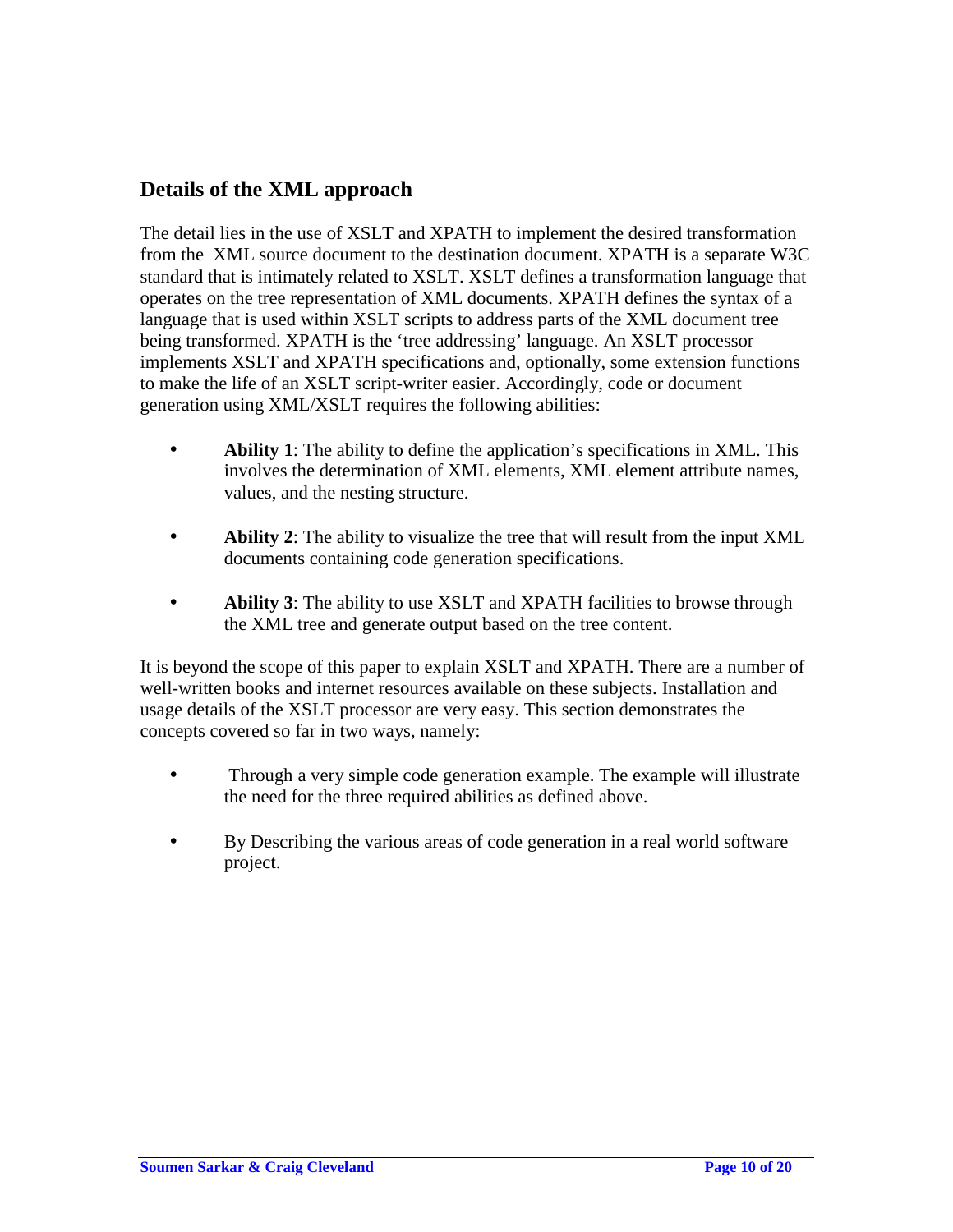#### **Example**

Let us demonstrate the Java enumeration utility class code generation. We first need to decide how we would like to specify the code generation (ability 1). We decided that a particular enumeration specification will look like the following:

```
<EnumDef name = 'name of the enum'>
<choices>
<choice name = 'name of the choice' value = 'integer value'/>
</choices>
</EnumDef>
```
The specification has the following statements, not expressible formally with XML syntax:

- 1. <EnumDef> element attribute name, <choice> element attribute name can only have values as per Java language specifications for variable names. This is due to the fact that the target language is Java.
- 2. <choice> element attribute value can only have distinct integral values. There has to be at least one <choice> element nested within the <choices> element.

With this specification in mind, we start defining XML documents containing Java enumeration code generation specifications. We have two documents shown below. As the names hint, AuthoredEnum.xml was authored by project software developers, whereas GeneratedEnums. xml was generated by a utility program from some data source.

```
AuthoredEnums.xml GeneratedEnums.xml 
<Enumerations>
<EnumDef name = 'AccessEnum'>
<choices>
<choice name = 'read_only' value =
'1'/>
<choice name = 'read_write' value =
'2'/>
</choices>
</EnumDef>
<EnumDef name = 'SeverityEnum'>
<choices>
<choice name = 'critical' value =
'1'/>
<choice name = 'major' value =
'2'/>
<choice name = 'minor' value =
'3'/>
<choice name = 'warning' value =
'4'/>
</choices>
</EnumDef>
</Enumerations>
                                     <Enumerations>
                                    <EnumDef name = "ActionEnum">
                                    <choices>
                                    <choice name = "start" value =
                                     "1"/>
                                    <choice name = "stop" value = "2"/>
                                    <choice name = "test" value = "3"/>
                                    </choices>
                                    </EnumDef>
                                    <EnumDef name =
                                     "AccessControlEnum">
                                    <choices>
                                    <choice name = "permit" value =
                                     "1"/>
                                    <choice name = "deny" value = "2"/>
                                    </choices>
                                    </EnumDef>
                                    </Enumerations>
```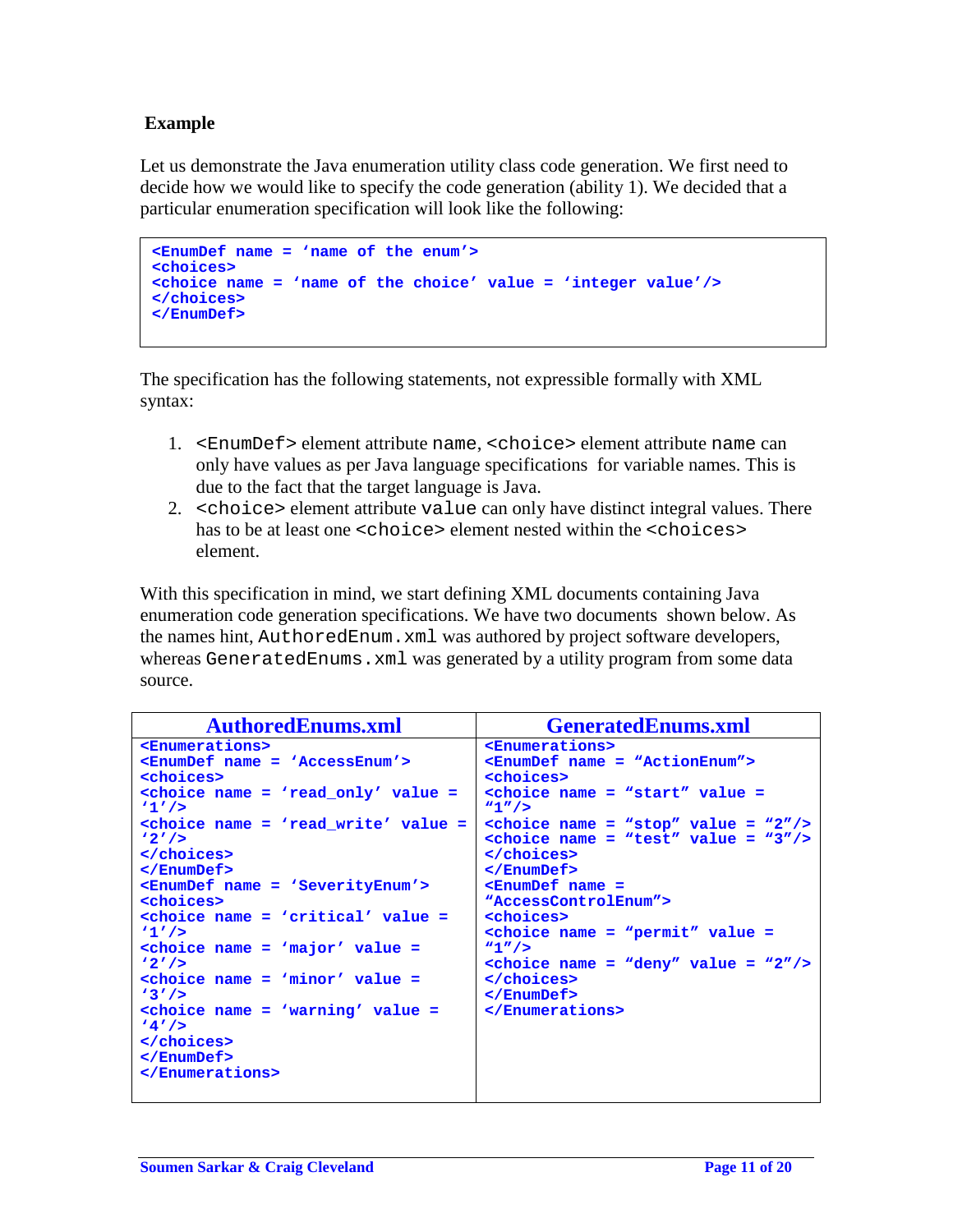#### **Figure 3:**

One technique of XML inclusion (using an external parseable entity reference) is used to present only one XML input file at XSLT processing time. The XML file in effect has all the enumeration definitions. The XML file is shown below:



**Figure 4: Technique for XML include** 

The second step is to visualize the internal tree structure that will be created inside the XSLT processor. The tree structure is depicted in two parts. The first part shows the overall tree structure and the second part shows the tree structure rooted at the first <EnumDef> element.



### **Figure 5: Part 1 of the tree structure**



### **Figure 6: Part 2 of the tree structure**

For the sake of accuracy, it should be emphasized here that the actual tree structure is much more detailed than what is depicted here. For example, attributes are nodes; text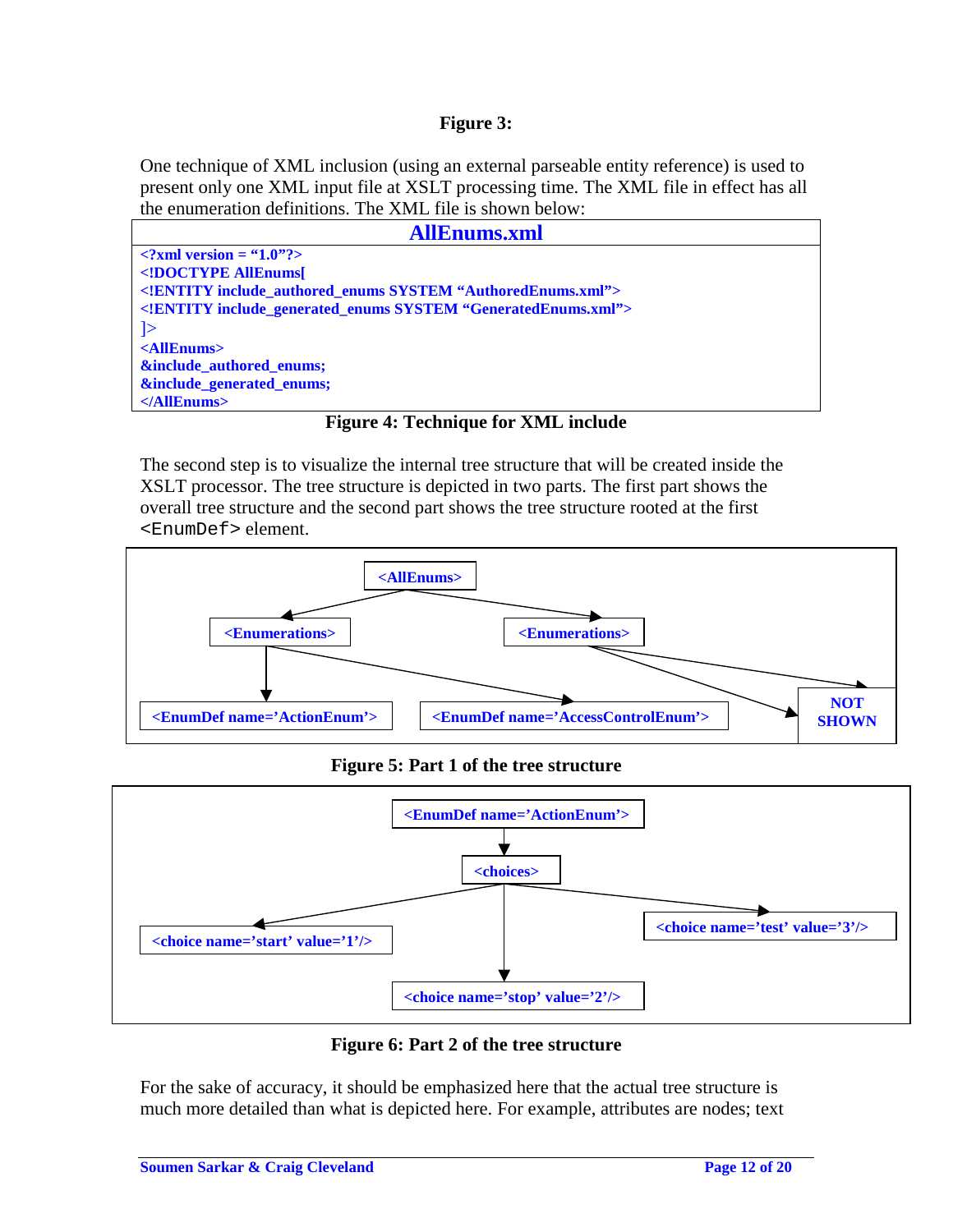values are nodes and so on. However, Figures 5 and 6 are sufficient to continue our present discussion.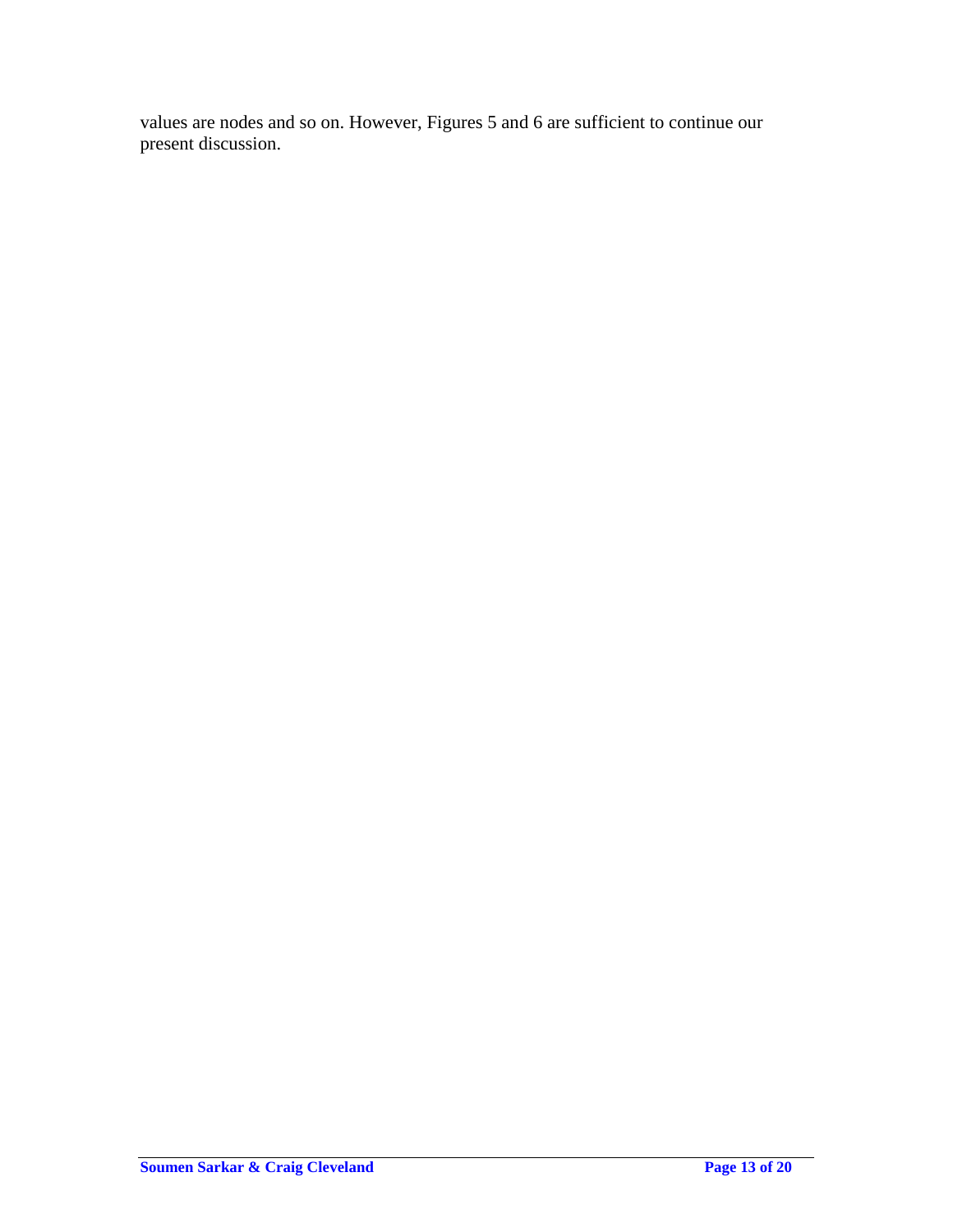The third step is to use XSLT and XPATH facilities to process this tree to produce the output files. The XSLT script processes the **AllEnums.xml** file and produces one output file named **enum\_codegen.snp** which is processed (snipped) by a utility program (file snipper) to produce four java files named **AccessEnum.java**, **SeverityEnum.java**, **ActionEnum.java** and **AccessControlEnum.java** respectively. For the sake of simplicity, each Java class has only one method whose purpose is to return the string value of the enum, given the integral value. After setting the classpath environment variable to contain **saxon6.4.3.jar**, the following command will execute the XSLT script to generate code for the enumerations.

#### **java com.icl.saxon.StyleSheet –o gen\_enum.snp AllEnums.xml enum\_codegen.xslt**

What this command is saying is 'execute the XSLT processor com.icl.saxon.StyleSheet to produce output file **gen\_enum.snp** from input file **AllEnums.xml** by using XSLT script file **enum\_codegen.xslt**.'

In Figure 7, the XSLT script and the output it produces are shown side by side. The output is shortened for brevity.

| Enum codegen.xslt(version 1)                                                                          | gen_enum.snp                                             |
|-------------------------------------------------------------------------------------------------------|----------------------------------------------------------|
| $\langle$ ?xml version='1.0'?>                                                                        | //@@@BEGIN_FILE ActionEnum.java                          |
| <xsl:stylesheet <="" td="" version="1.0"><td>//@@@LOCATION common.gencode.enums</td></xsl:stylesheet> | //@@@LOCATION common.gencode.enums                       |
| xmlns:xsl='http://www.w3.org/1999/XSL/Transform'>                                                     |                                                          |
| <xsl:output omit-xml-declaration="yes"></xsl:output>                                                  | //*********** Generated code. *************              |
| $\langle$ xsl:template match = $\langle$ '>                                                           | public class ActionEnum                                  |
| <xsl:for-each '="" select="//EnumDef"></xsl:for-each>                                                 |                                                          |
| //@@@BEGIN_FILE <xsl:value-of select="@name"></xsl:value-of> .java                                    | public static String getEnumValueAsString(int enumValue) |
| //@@@LOCATION common.gencode.enums                                                                    |                                                          |
|                                                                                                       |                                                          |
| //*********** Generated code. *************                                                           |                                                          |
|                                                                                                       | //@@@END_FILE ActionEnum.java                            |
| public class <xsl:value-of select="@name"></xsl:value-of>                                             |                                                          |
|                                                                                                       | Repetition of above pattern for SeverityEnum.java,       |
| public static String getEnumValueAsString(int                                                         | AccessEnum.java, AccessControlEnum.java                  |
| enumValue)                                                                                            |                                                          |
|                                                                                                       |                                                          |
|                                                                                                       |                                                          |
| //@@@END_FILE AccessEnum.java                                                                         |                                                          |
| $\langle x s :$ for-each $>$                                                                          |                                                          |
| $\langle$ xsl:template>                                                                               |                                                          |
|                                                                                                       |                                                          |
|                                                                                                       |                                                          |

**Figure 7: The XSLT script and the output produced**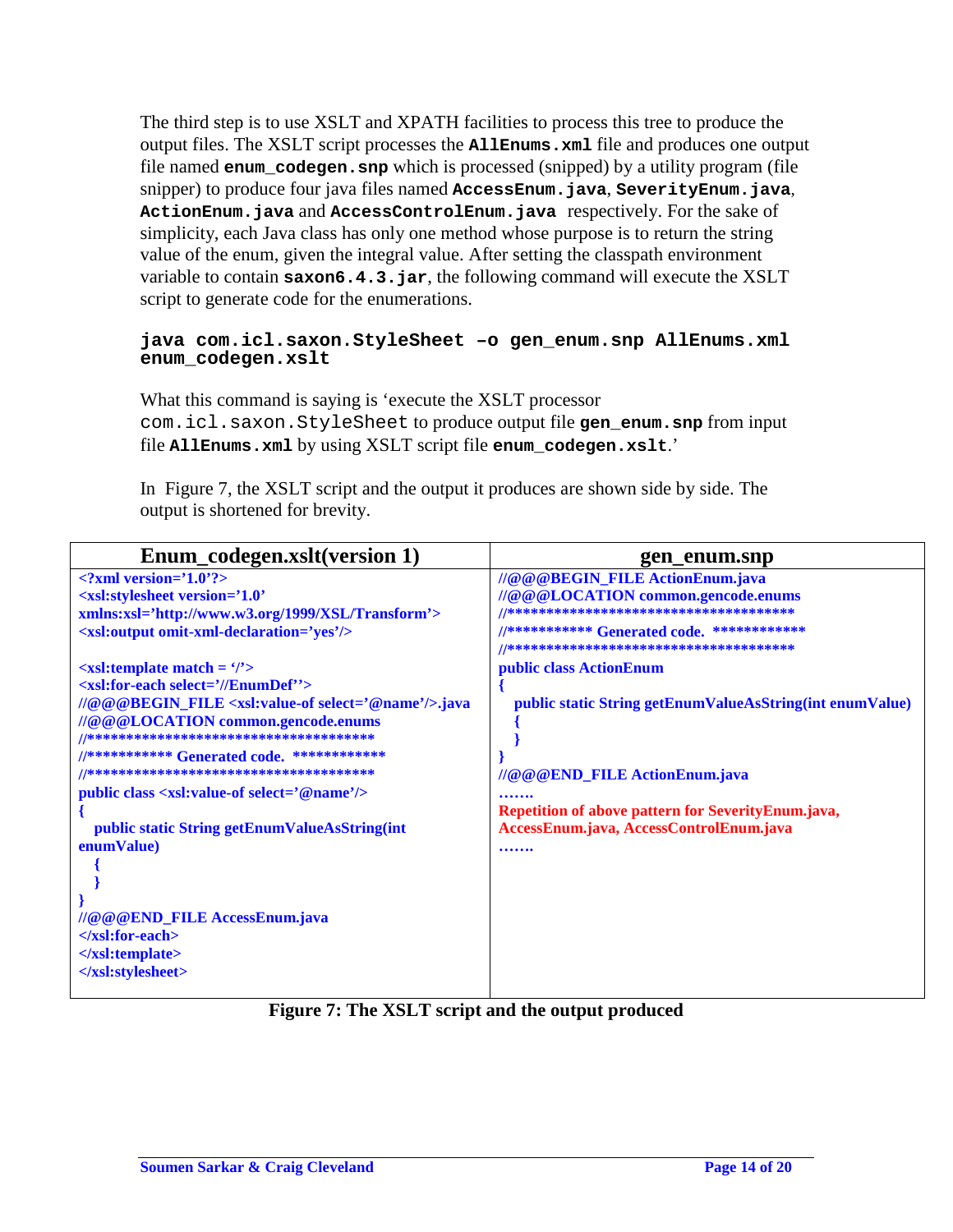The code generation **script enum\_codegen.xslt**, version 1, could be explained as follows:

- 1. The first four lines are declarations, which are not very relevant from a code generation point of view.
- 2. The line **<xsl:template match = '/'>** instructs the XSLT processor to find the root node in the tree and apply the rules contained in the template body. The body works as follows:
	- a. The xsl:for-each loop selects **<EnumDef>** child nodes within the root node or from its descendants. There are four **<EnumDef>** children found within the node hierarchy starting from the root node. So, the xsl:for-each loop will execute four times. Please refer to figure 5.
	- b. For each execution of the  $xsl:for-each loop$ , all non xsl text is copied to the output. That means the first line within the  $xsl:for-each loop$ copies **//@@@BEGIN\_FILE** to the output. The XSLT processor then processes the instruction **<xsl:value-of select='@name'/>.java** which outputs the value of the **name** attribute of the current **<Enumdef>** child followed by the **.java** extension. In a similar manner, you can analyze what happens for the other lines within the  $xsl:for-each loop$ .

This step illustrates why it is important to visualize the input tree. At every instruction, we are using the XSLT or XPATH facility to navigate the input tree and select content from it to mix with our java bits and pieces to produce the output java files. Without a clear idea of the input tree, it would not be possible to use XSLT effectively to generate the desired code.

Hopefully, this explains the code generation development process with XML/XSLT. We are now in a position to show the XSLT script fragment, which completes

| <b>XSLT</b> code fragment                                        | <b>Corresponding generated code fragment</b>  |
|------------------------------------------------------------------|-----------------------------------------------|
| <b>Public static String getEnumValueAsString(int</b>             | public static String getEnumValueAsString(int |
| enumValue)                                                       | enumValue)                                    |
|                                                                  |                                               |
| switch(enumValue)                                                | switch(enumValue)                             |
| { <xsl:for-each select="choices/choice"></xsl:for-each>          |                                               |
| case $\langle xsl:value\text{-}of select=$ '@value'/ $\rangle$ : | case 1:                                       |
| return " <xsl:value-of select="@name"></xsl:value-of> ;          | return "start";                               |
| $\langle x s :$ for-each $>$                                     | case $2:$                                     |
|                                                                  | return "stop";                                |
| default:                                                         | case 3:                                       |
| return null:                                                     | return "test";                                |
|                                                                  |                                               |
|                                                                  | default:                                      |
|                                                                  | return null;                                  |
|                                                                  |                                               |
|                                                                  |                                               |

**getEnumValueAsString().** Please refer to Figure 6.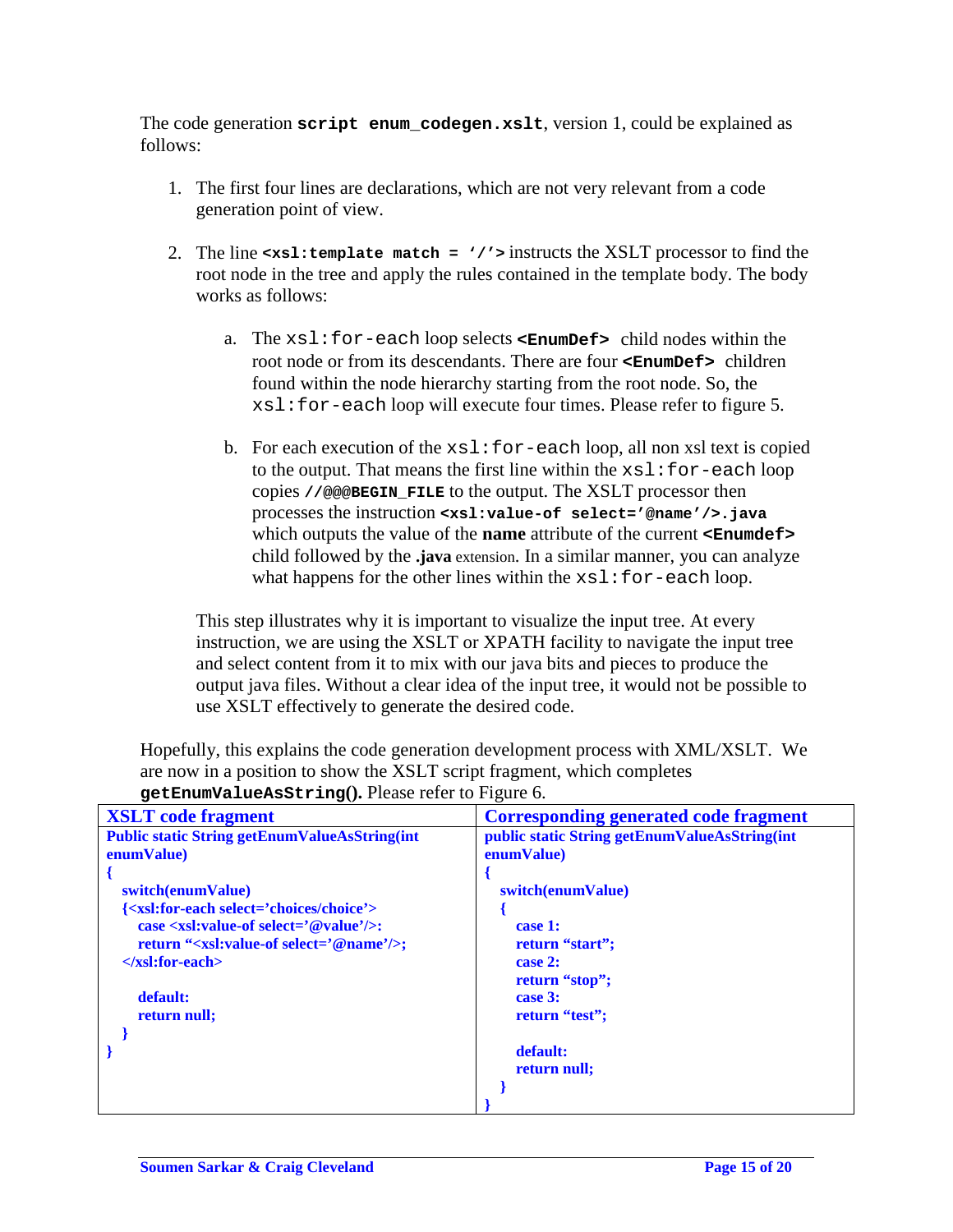### **Figure 8: Completing the code generation for method getEnumValueAsString**

### **Generative approach in an Application Software Development Project**

The purpose of the project was to develop a Network Management System (NMS). Network management systems are like typical IT applications with the exception that they have to manage the information of a communication network. As a result, a major portion of the NMS igoes into providing network device access through some management protocol. Another core part of the NMS is the object infrastructure, which captures the information of the managed network based on an object and relationship model. The project benefited heavily by using a generative approach in these core areas. As was illustrated earlier, a lot of Java enumeration code was also generated. Although the project did not undertake, it was possible to generate other kinds of documents from the XML data the project had.

#### **Network Access code generation**

Simple Network Management Protocol is a UDP based network management protocol applied extensively in the data communication industry. Data exchanged over SNMP is defined in Management Information Base (MIB) with a language called Abstract Syntax Notation One (ASN.1). A commercial ASN.1 MIB compiler was used to 'dump' the MIB in text form. The MIB dump was then processed by a Java utility program to convert the ASCII MIB dump to XML. Essentially, the XML form has every bit of information that is available in the ASN.1 based management information base.

Once the SNMP MIB was available in XML form, XSLT processing was applied to generate object-oriented Java APIs on a very high level (i.e far removed from the drudgery of programming according to low level SNMP APIs). The high level SNMP APIs were flawlessly used by all project software developers. This approach could be compared with CORBA. Before CORBA, distributed application programming used to be done by expert TCP/IP programmers. With the advent of CORBA, TCP/IP based code was generated from the contract language. Thus, distributed application programming nowadays no longer requires TCP/IP experts. With SNMP code generation in our project, device control code no longer required SNMP experts.

There is another benefit of generating high-level APIs for network access. Two flavors of implementation were generated. One flavor provides network access by way of SNMP. Another flavor simulates network access by storing/retrieving data from local files. Application code using the high level API remains unaffected when one implementation is switched with another. Code generation for file based SNMP simulation allowed the project to proceed without waiting for the actual device to be ready. This is a tremendous advantage since network management development can proceed in parallel and can be tested with a very large simulated network.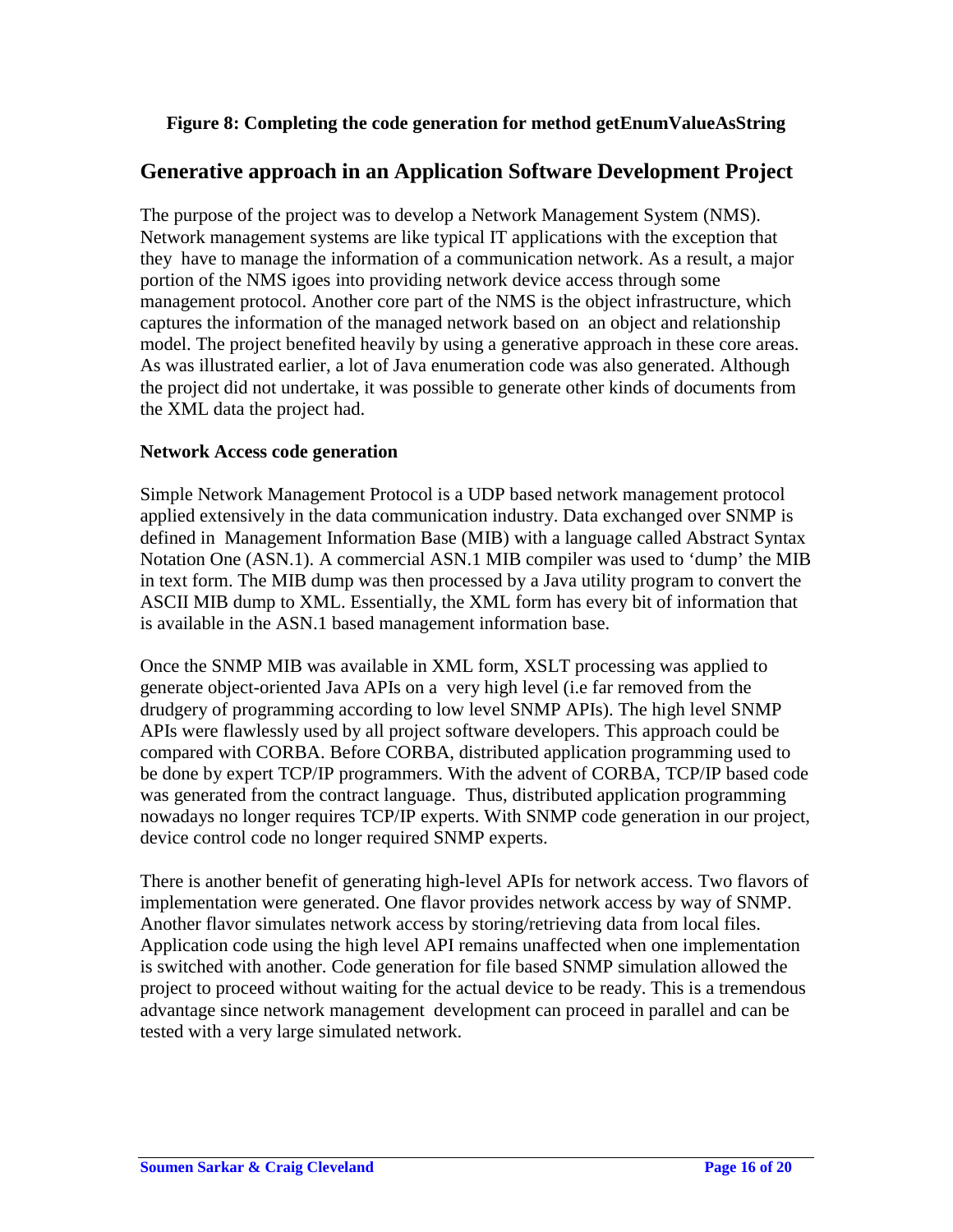### **Server side code generation**

 $\overline{\phantom{a}}$ 

An object based server side infrastructure was used in this project. Application servers complying to the Enterprise Java Bean (EJB) standard provide concurrency, transaction, security, persistence, and naming services for the objects. A server side system development consists of implementing the information model by using Enterprise Java Beans and providing interfaces for remote access to the information which satisfy graphical user interface use cases. The project specified the information model along with a number of relationships in XML. A fictitious object showing object and relationship model capability is shown below. The model specifies the following:

- The Employee object has attributes like salary, job-title, join-date. It will inherit other attributes from the Person object.
- The Employee object cannot exist without a containing Division object.
- If one has access to the Employee object, one can get access to all its subordinates, which are objects of class Employee.
- If one has access to the Employee object, one can get access to the supervisor, which is an object of class Employee.

```
<managed-object class-name = "Employee">
<base-object class-name = "Person"/>
<containing-object class-name = "Division"/>
< one-to-many-relation role-name = "my-subordinates" class-name =
"Employee"/>
<one-to-one-relation role-name = "my-boss" class-name =
"Employee"/>
<attribute name = "salary" type = "float"/>
<attribute name = "job-title" type = "string"/>
<attribute name = "join-date" type = "java.util.Date"/>
</managed-object-class>
```
### **Figure 9: An example of object and relational modeling in XML**

All of the above specifications were implemented by auto generation. Similarly, a relational database schema in SQL was generated for implementing persistence of object and relational model information. XML deployment descriptors were generated for runtime deployment of Enterprise Java Beans. Further, semantics were imparted by using application classes inheriting generated classes, and application specific behavior was coded in derived classes.

Object and relational model code generation coupled with object services provided by the EJB framework created a very powerful paradigm of server side infrastructure development for the project. The project had a tremendous lead by being able to build further on this sophisticated server side infrastructure rather than spending time on building the infrastructure itself. The project was totally focused on building application logic and delivering functionality.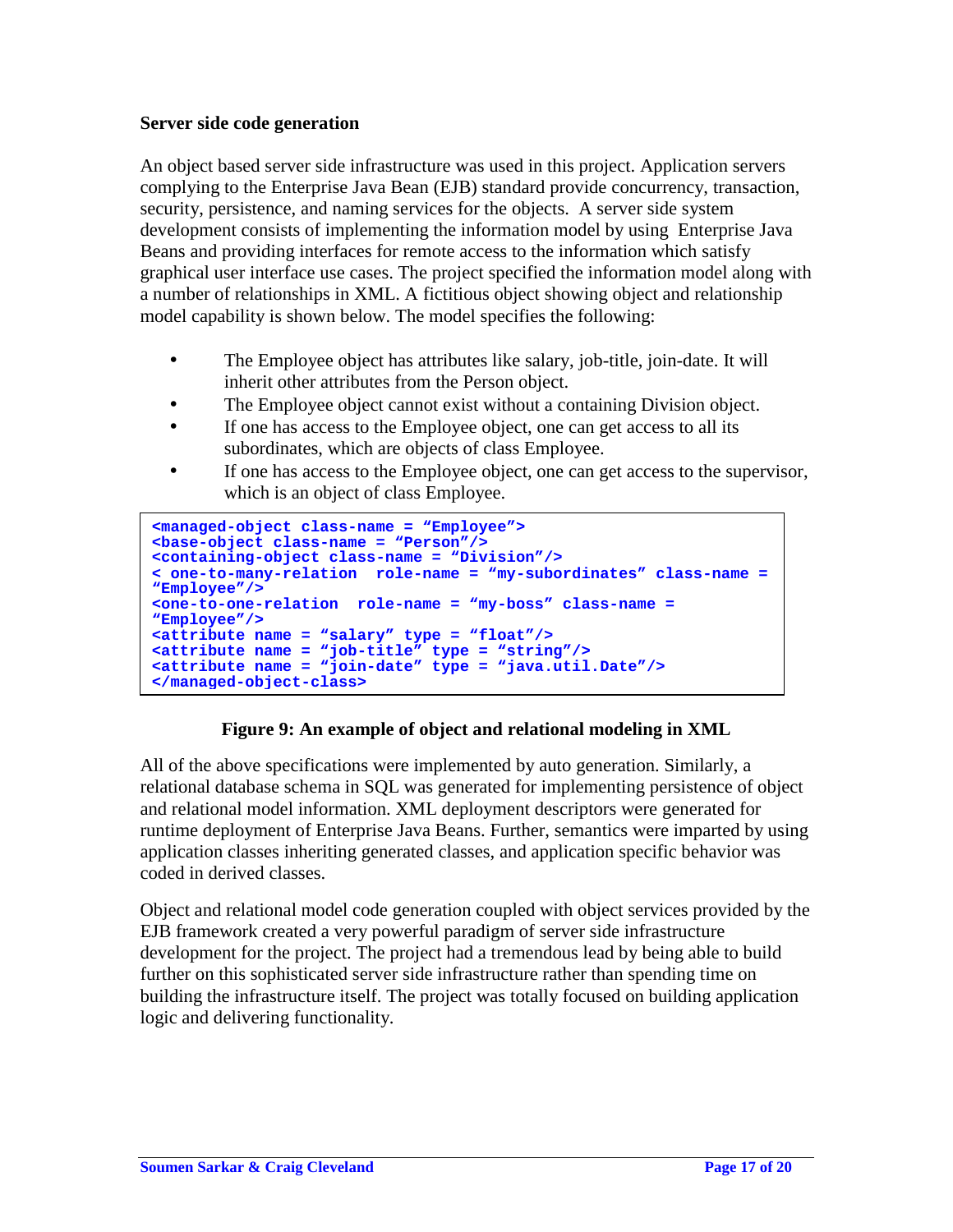# **Limitations**

The approach of code generation starting from XML and applying XSLT has some limitations. We experienced these limitations when doing extensive code generation work in real application software projects. These limitations are listed below.

- The input language is XML. XML syntax may be abhorrent to some. XML should be considered an underlying data representation language. Tools such as editors, both textual and visual, provide high level browsing and editing capabilities. These tools should be used while working with XML. If XML is generated from some other source (like ASN.1 mib), then this concern does not arise.
- XSLT is a purely functional language, which means there are no side effects allowed. For example, to implement a for-loop of fixed count one needs to implement a tail recursive template with a suitable termination condition. There are many more 'habit adjustments' application programmers need to make before becoming comfortable with XSLT programming. Moreover, XSLT has a 'logic programming flavor', a paradigm with which some application developers may not be familiar. XSLT syntax is quite verbose which is bothersome to say the least. XML escape mechanisms needs to be used for generating symbols like  $\leq$  (less than),  $\geq$  (greater than) and others which are heavily used in source code. Some XSLT workbenches are available to mitigate this inconvenience.
- There is no Integrated Development Environment (IDE) available for XSLT yet. Unlike the IDEs we have for  $C++/Java$  development with graphical debugging capabilities, no such things exist yet for XSLT . The debugging technique that was followed is to print part of the tree in the output document itself, i.e., by using <xsl:value-of ..>. The printed tree was then inspected to understand how a desired selection/transformation could be caused using XSLT/XPATH.
- The XSLT processor is quite permissive with regards to mistakes/omissions made in input the document. For example, missing elements or attributes do not cause the XSLT processor to fail. They cause missing output! Consequently, for source code generation, there will be compiler errors somewhere down the line. There are a number of solutions to this problem of input document validation. For example, one can use Schematron, an XSLT based assertion facility for XML document validation. XML schema enabled parsers may be able to do some validation based on the schema description of the document.
- XSLT is not a complete programming language. It is not possible to do certain kinds of transformations using just XSLT. There are a number of efforts in achieving XML transformation parallel to XSLT. Take a look at *fxt*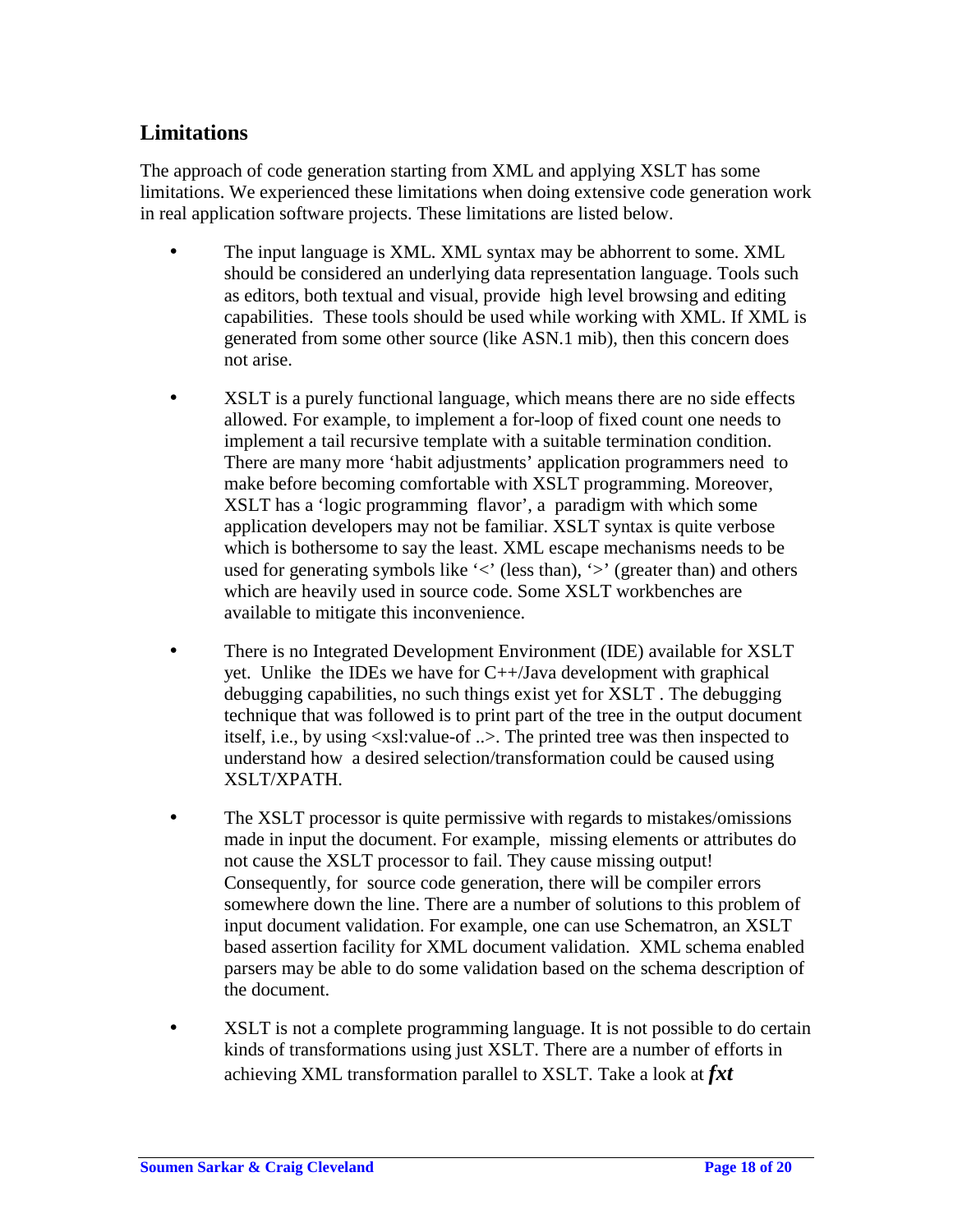(Functional XML Transformation) by Alexandru Berla et al and *GSLgen* from iMatrix.

Regardless of the above limitations, it could be argued that XSLT is being used to support application software development rather than being used directly in application software development. Consequently, project members' exposure to XSLT will be minimal once the correct code generation has been figured out. For most code generation purposes, an XSLT based solution is feasible. It is our belief that an XML based document transformation approach needs to become more widely known among application software developers in order to achieve its benefits as demonstrated in this paper.

# **Conclusion**

This paper showed how XML based document transformation technology can benefit application software development projects. Here are some software metrics to show you how our project benefited:

- Out of approximately 2300 java files in the project, 1900 files were generated.
- SNMP coding was extremely easy. For example it took only one line of Java code to display the RFC1213 ipRouteTable as shown below

### **System.out.println(new IpRouteTableUtils().getIpRouteTable(deviceInfo));**

**IpRouteTableUtils** is generated from RFC1213 ASN.1 MIB. The method **getIpRouteTable** returns the table object which is displayed in the **System.out.println** call. The **deviceInfo** object has the device IP address and the SNMP read community.

With the standardization of XML transformation by XSLT/XPATH, and with the increasing availability of good literature on the subject, it is our firm belief that code generation by XML transformation using XSLT will give application software development projects tremendous leverage in attaining increased productivity without sacrificing quality. One developer's expertise in XSLT and code generation could dramatically lessen the burden on other software developers by providing semantically rich, high-level APIs through code generation. With XSLT 2.0 features, the task of code generation will become easier.